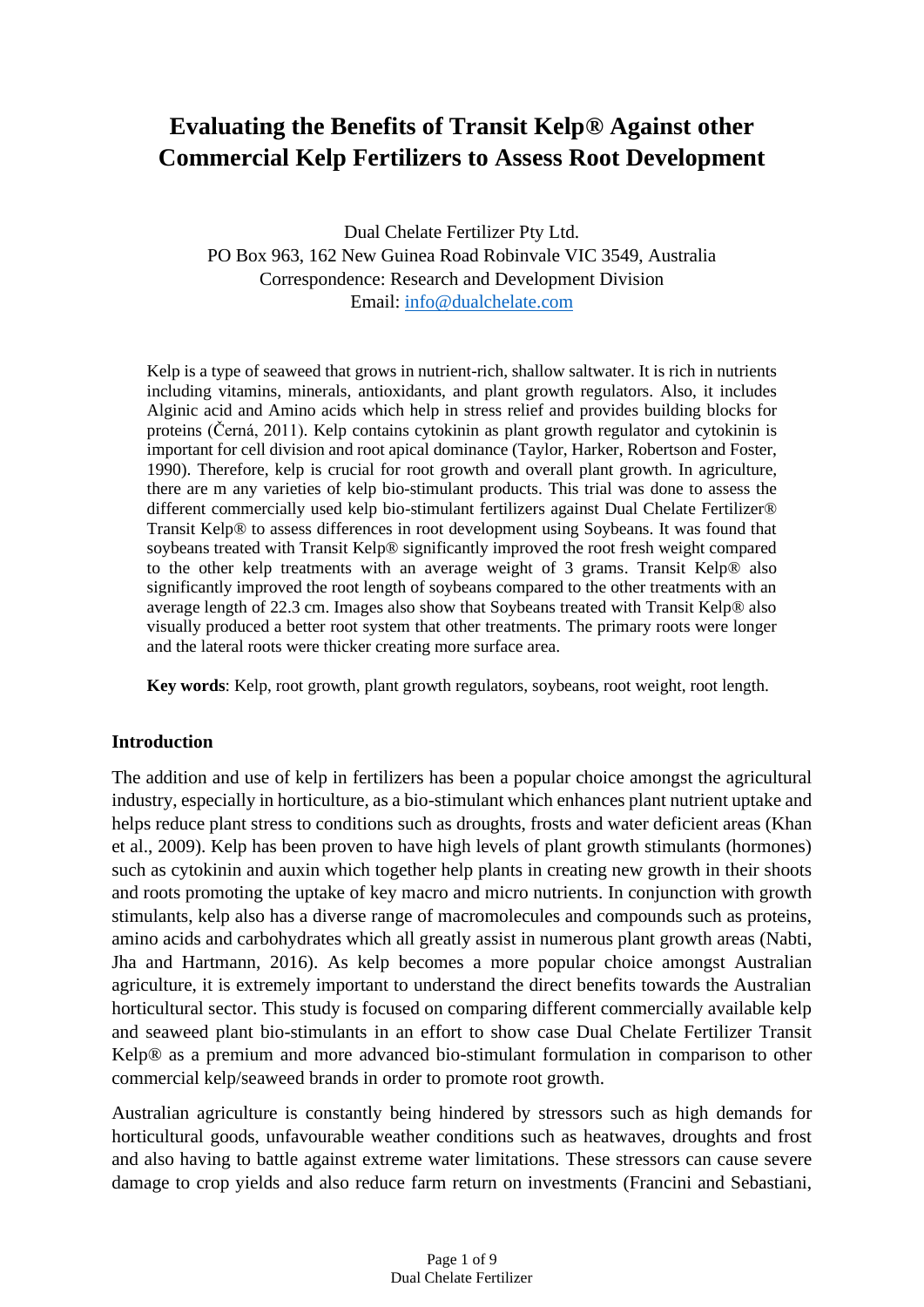2019). The use of kelp is now being adopted amongst farmers in the irrigation sector. Dual Chelate Fertilizer has created a highly pure kelp enriched bio-stimulant – Transit Kelp. Transit Kelp contains 8% highly concentrated kelp derived from the *Laminaria japonica*. This formulation is highly refined and highly pure making it a premium product for both foliar and fertigation in horticulture.

In this study, different commercially used fertigated kelp and seaweed products will be applied to soybeans in an effort to compare their direct effect on root growth and development. 5 different kelp products, including Transit Kelp will be applied to soybeans and compared to assess root weight and root length. At the end of the experiment, the plant will be dug up and carefully examined with particular attention to their root structure. Comparative photos will be taken of each treatments root structure to gain a visual comparison.

# **Objectives**

- 1. Assess the differences observed between each different kelp products on root development
- 2. Measure fresh root weight and root length and make graphs for comparisons.
- 3. Visually compare the root system of all treated soybeans 1 month after the beginning of the experiment to compare any visual differences.
- 4. Determine which kelp product is the most effective on plant growth in terms of root development.

The outcome of this trial will assist in showcasing the direct benefits of Dual Chelate Fertilizer Transit Kelp® in comparison to other competitive seaweed/kelp fertilizer products.

# **Materials and Methods**

# **Site Selection and Trial Design**

The trial will be conducted in the greenhouse located at Dual Chelate Fertilizer. This site was selected as this trial will be undertaken using hydroponics as the trial will need to be monitored daily for measurements and kelp applications.

In total, there will be 5 different treatments of kelp bio-stimulants, Transit Kelp® and 4 other commercially available seaweed/kelp products. For each of the treatments there will be 3 replications of each treatment and 3 plants in each replicate to allow for accurate statistical analyses (see figure 1 for trial layout). A control will not be used as it won't provide an accurate comparison between treatments. Below shows the layout for this trial.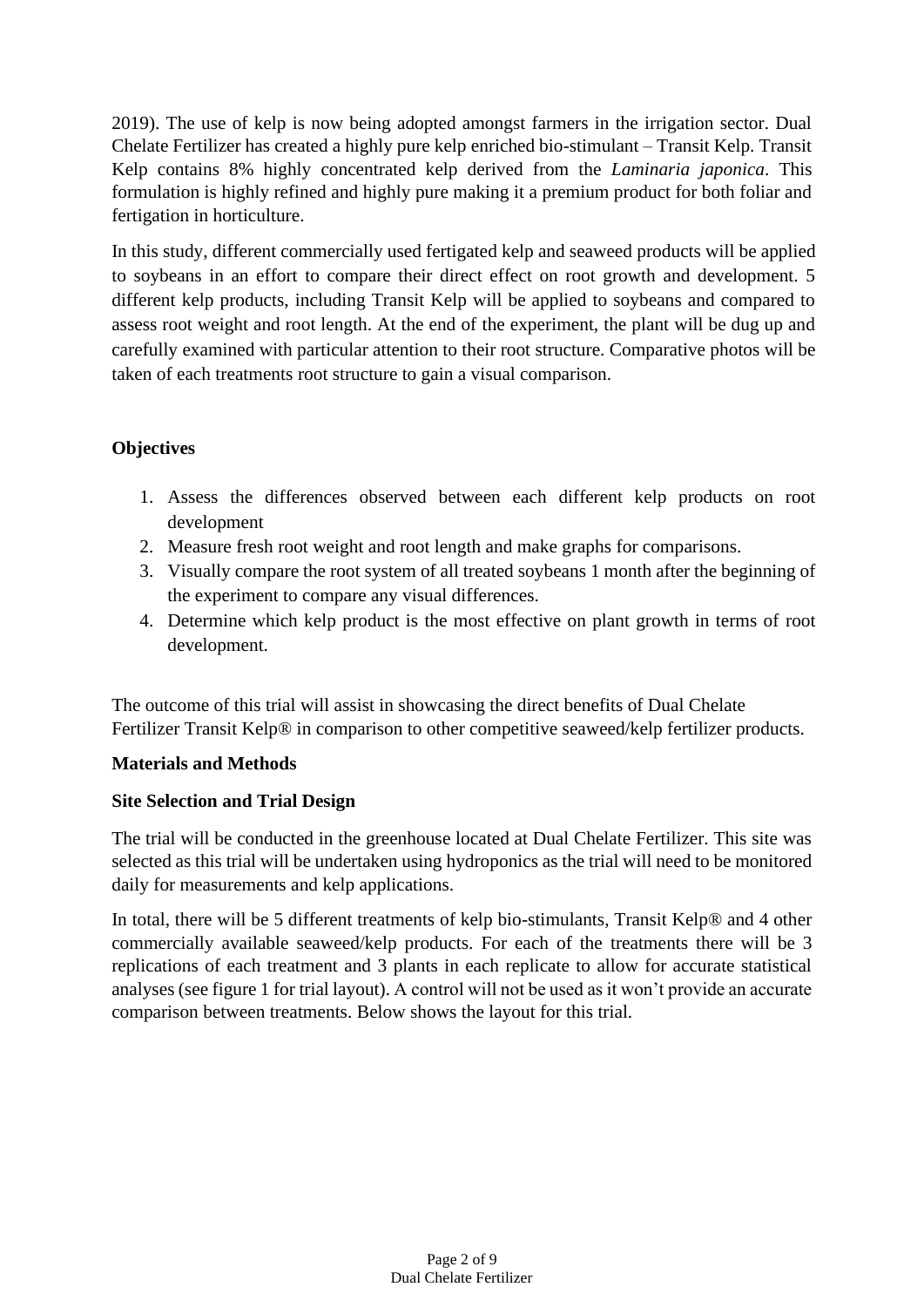

*Figure 1: Trial set up comparing various kelp/seaweed treatments on Soybean's (Glycine max).*

The trial will be run over the span of 1 month with treatments being applied to the Soybeans every 3 days. The reason the application rate is high is because a positive reaction is going to be induced to see the direct effects that different commercial kelp has on growth.

The medium used to plant the soybeans in is vermiculite. This substance will allow for easy root exploration and also allow the roots to be removed and examine without damage. Vermiculite also has no added nutrients which stops any variable factors which other potting mediums such as potting mix may have. It is important to note that since the Soybeans only had applications of kelp and no other added nutrients, the soybeans were chlorotic towards the end of the trial as they were very nitrogen deprived.

| <b>Kelp Treatment</b>                                   | <b>Application rate</b> |
|---------------------------------------------------------|-------------------------|
| Transit Kelp <sup>®</sup>                               | $0.137ml$ /pot          |
| Product B (Ax)                                          | $0.005g$ /pot           |
| <b>Product C (Sx)</b>                                   | $0.33g$ /pot            |
| Product D (Fx)                                          | $0.027g$ /pot           |
| <b>Product E (Nx)</b>                                   | $0.0687$ g/pot          |
| $\mathbf{A}$ and $\mathbf{B}$ are a set of $\mathbf{B}$ |                         |

#### **Application Rates**

*Table 1: Application rates of different commercial kelp products. Names of the commercial products cannot be disclosed due to legal reasons. Application rates were calculated from the actual rates advised by each company's kelp product.*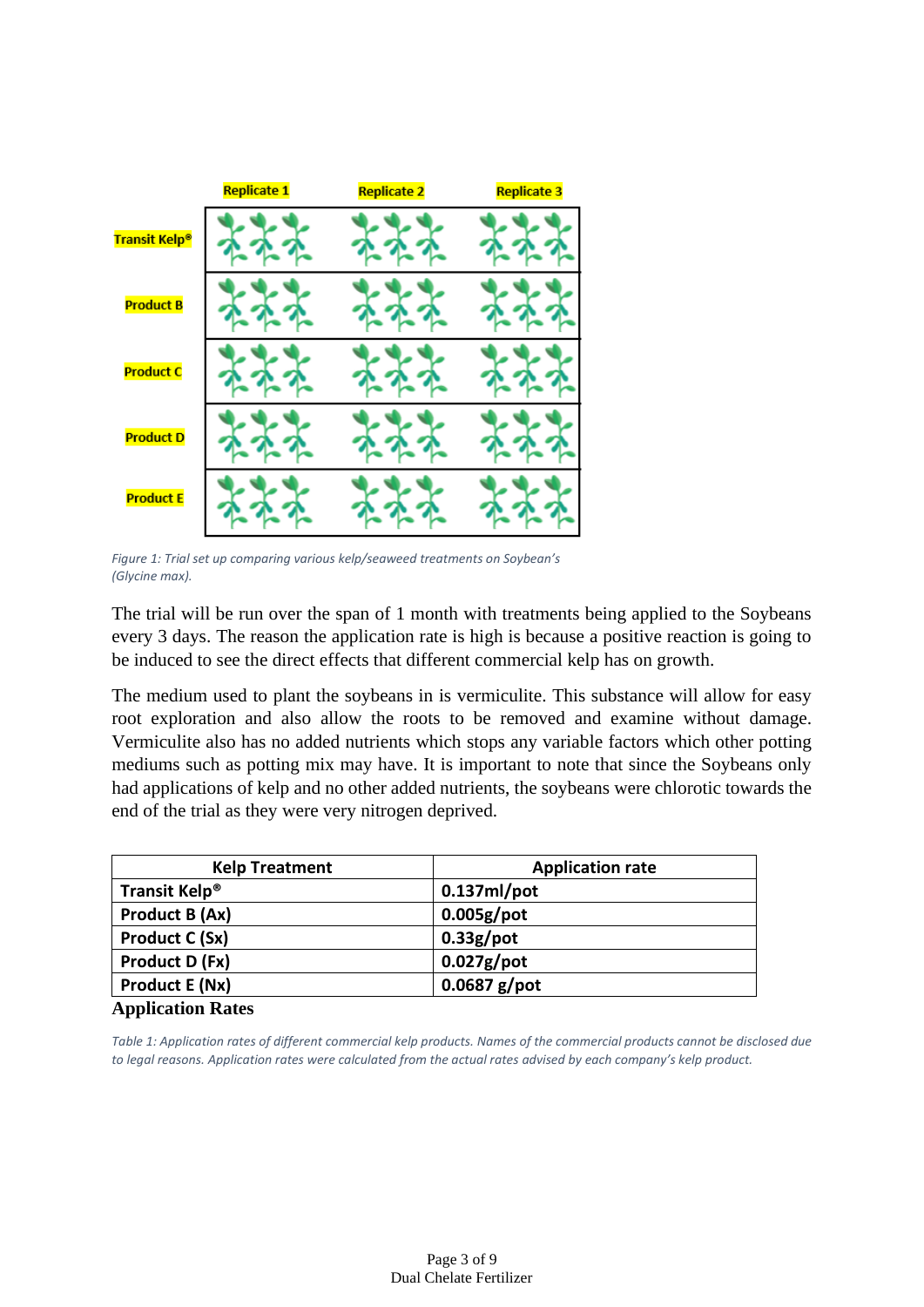The application rates of each kelp product were based on the application rate on the respective labels. The rate was then used to work out how much kelp was needed to be applied to each pot. Every 3 days kelp was applied to the pots with the rates highlighted in table 1.

### **Observations**

Root measurements will be taken at the end of the experiment. Measurements include root weight and root length with comparisons also being taken at the same time.

#### **Root Weight**

At the end of the experiment, fresh root weight will be measured from each soybean plant. To keep a consistent measurement, the roots will be cut at the point where the roots turn into the base shoot of the plants. These roots are then dried with some paper towel and then weighed.

#### **Root Length**

Once the roots are removed and weighed, a ruler will be used to measure the length of each soybeans root from the top of the root system to the longest point in the root system.

#### **Comparative Photos**

Once the roots have been measured, each treatments roots will be collected together and a photo will be taken to compare the root system of each treatment.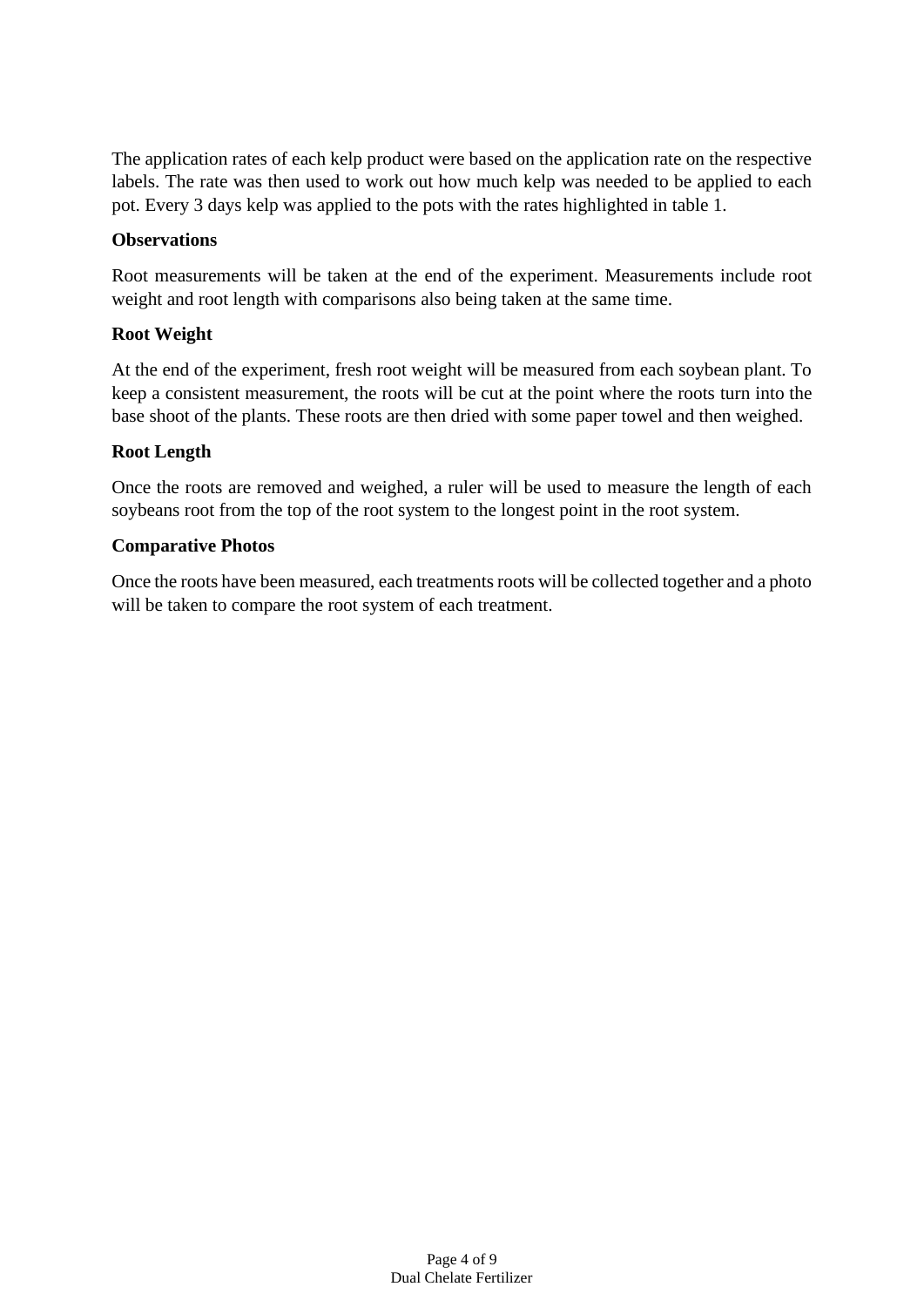



*Figure 2: Average fresh root weight of soybeans treated with different types of kelp treatments. These measurements were taken at the end of the experiment on the 15/07/20.*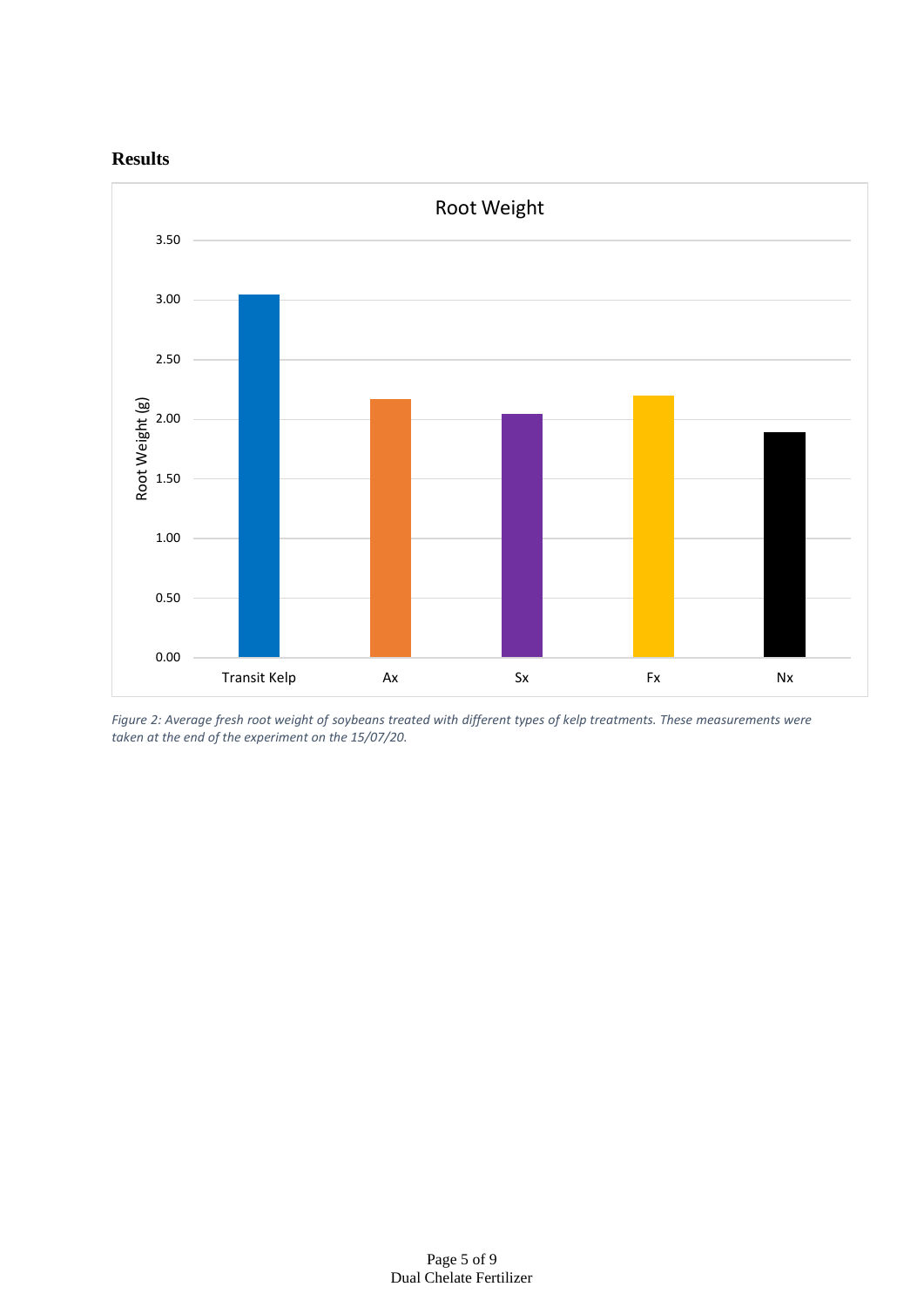

*Figure 3: Average fresh root length of soybeans treated with different types of kelp. These measurements were taken at the end of the experiment on the 15/07/20*



*Figure 4: Root structure of soybeans treated with Transit Kelp®*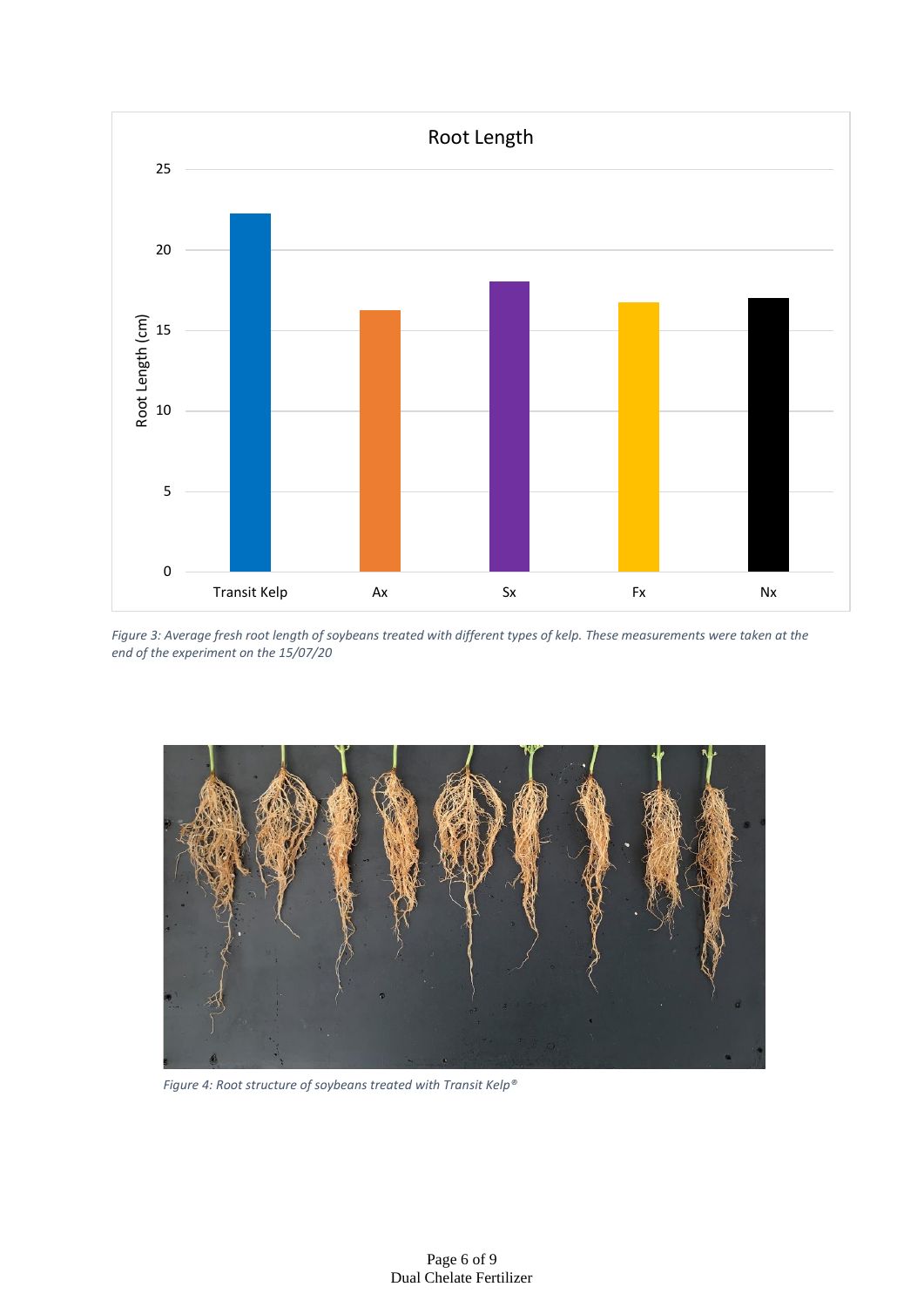

*Figure 5: Root structure of soybeans treated with Ax* 



*Figure 6: Root structure of soybeans treated with Sx* 



*Figure 7: Root structure of soybeans treated with Fx*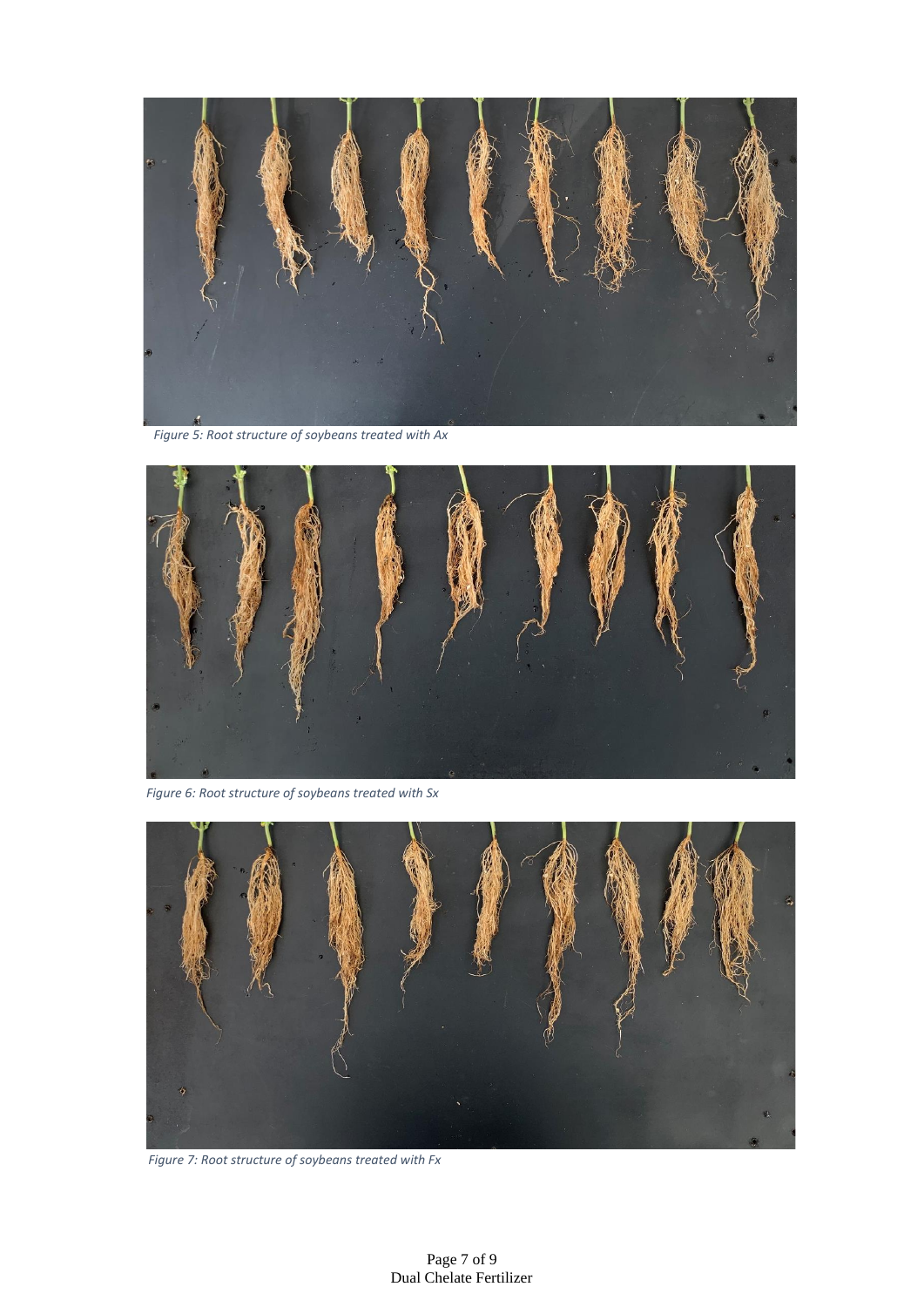

*Figure 8: Root structure of soybeans treated with Nx*

#### **Discussion**

When looking at figure 2, it can be seen that Transit Kelp® treated soybeans had the highest average fresh root weight overall compared to all the other treatments. It was calculated that Transit Kelp® treated soybeans were significantly heavier than all other treatments (P<0.05). The reason why Transit Kelp® treated soybeans had the largest root mass is because Transit Kelp® contains a large concentration of the plant growth regulator Cytokinin. Cytokinin is involved in cell growth and differentiation, effects apical dominance, axillary bud growth and prevents leaf senescence (Akhtar, Mekureyaw, Pandey and Roitsch, 2020). When applied directly to the root system, the Cytokinin's assist in the development of new roots and also the development of lateral roots as well. This is seen in figure 4 where Transit Kelp® treated soybeans produced a large root system with lots of lateral root development and also long primary root development.

Figure 3 shows the average fresh root length of soybeans treated with different types of commercially available kelps. It was found that soybeans treated with Transit Kelp® on average has significantly longer roots compared to the other kelp treatments (P<0.05). Soybeans treated with Transit Kelp® had an average root length of 22.3cm compared to other treatments which averaged between 16.3 cm and 18.1 cm. This high root length displayed in the Transit Kelp® treated soybeans is again correlated to Transit Kelp® containing high levels of the plant growth regulator Cytokinin. Cytokinin is a hormone used to increase root apical dominance which is the increase in length of the main root or primary root produced by the soybeans. When looking at figure 4, it can be seen that the main root is much longer and more defined compared to other kelp treatments. These other treatments do not display as much root apical dominance and more lateral root dominance making the root system look short and stumpy. Transit Kelp® treated soybeans are at an advantage due to the increase in root apical dominance. Longer root systems are able to access water and nutrients at a much deeper depth compared to the other treatments which displayed less root apical dominance.